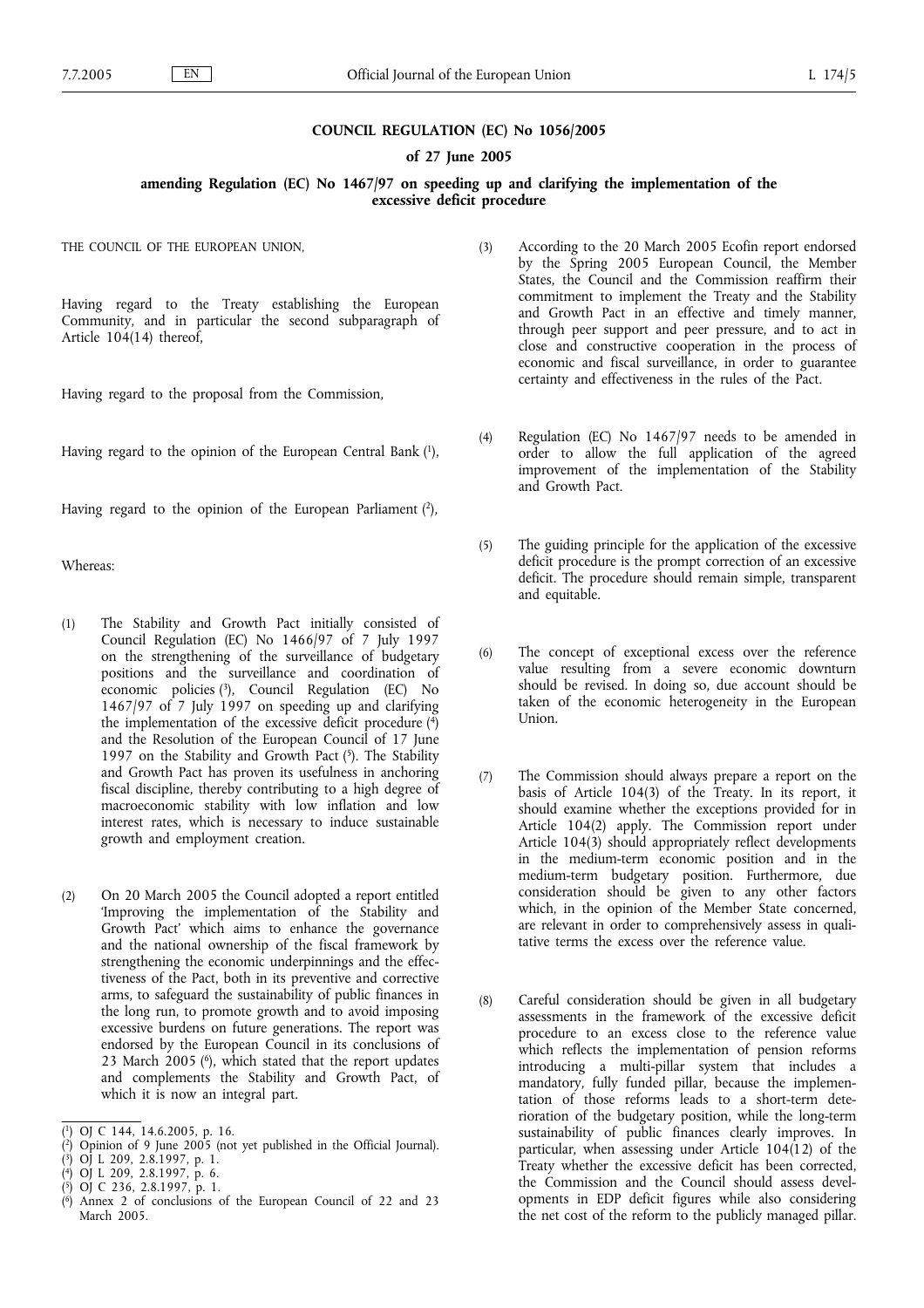- (9) The procedural deadlines for Council decisions in the excessive deficit procedure should be extended in order to allow the Member State concerned to better frame its action within the national budgetary procedure and to develop a more coherent package of measures. In particular, the deadline for the Council to decide on the existence of an excessive deficit in accordance with Article 104(6) of the Treaty should be set, as a rule, to four months after the reporting dates established in Article 4(2) and (3) of Council Regulation (EC) No 3605/93 of 22 November 1993 on the application of the Protocol on the excessive deficit procedure annexed to the Treaty establishing the European Community (1). This would address the cases in which the budgetary statistical data has not been validated by the Commission (Eurostat) shortly after the reporting dates established in Regulation (EC) No 3605/93.
- (10) In order to ensure a prompt correction of excessive deficits, it is necessary for Member States that are in a situation of excessive deficit to take effective action and to achieve an annual minimum fiscal improvement in their cyclically adjusted balance, net of one-off and temporary measures. As a benchmark, countries in excessive deficit will be required to achieve an annual minimum fiscal effort in cyclically adjusted terms, net of one-off and temporary measures.
- (11) Maximum time periods within which Member States are to take effective action and measures should be extended to allow better framing of the action in the national budgetary procedures and the development of more articulated packages of measures.
- (12) If the Member State concerned has taken effective action in response to a recommendation under Article 104(7) of the Treaty or a notice issued under Article 104(9) and unexpected adverse economic events with major negative consequences for government finances prevent the correction of the excessive deficit within the time limit set by the Council, it should be possible for the Council to issue a revised recommendation under Article 104(7) or a revised notice under Article 104(9).
- (13) The current overall maximum period of 10 months from the reporting dates established in Article 4(2) and (3) of Regulation (EC) No 3605/93 until the decision to impose sanctions would be inconsistent with the amended deadlines in each step of the procedure and the possibility to issue revised recommendations under Article 104(7) of the Treaty or revised notices under Article 104(9). The overall maximum period should therefore be adjusted in accordance with these amendments.
- (14) The provisions applicable to the implementation of the excessive deficit procedure in the case of the United Kingdom, which are set out in the Annex to Regulation (EC) No 1467/97, also need to be modified to reflect those changes,

HAS ADOPTED THIS REGULATION:

### *Article 1*

Regulation (EC) No 1467/97 is hereby amended as follows:

1. in Article 2, paragraphs 2 and 3 shall be replaced by the following paragraphs:

The Commission and the Council, when assessing and deciding upon the existence of an excessive deficit in accordance with Article 104(3) to (6) of the Treaty, may consider an excess over the reference value resulting from a severe economic downturn as exceptional in the sense of the second indent of Article  $104(2)(a)$  if the excess over the reference value results from a negative annual GDP volume growth rate or from an accumulated loss of output during a protracted period of very low annual GDP volume growth relative to its potential.

3. The Commission, when preparing a report under Article 104(3) of the Treaty shall take into account all relevant factors as indicated in that Article. The report shall appropriately reflect developments in the mediumterm economic position (in particular potential growth, prevailing cyclical conditions, the implementation of policies in the context of the Lisbon agenda and policies to foster research and development and innovation) and developments in the medium-term budgetary position (in particular, fiscal consolidation efforts in "good times", debt sustainability, public investment and the overall quality of public finances). Furthermore, the Commission shall give due consideration to any other factors which, in the opinion of the Member State concerned, are relevant in order to comprehensively assess in qualitative terms the excess over the reference value and which the Member State has put forward to the Commission and to the Council. In that context, special consideration shall be given to budgetary efforts towards increasing or maintaining at a high level financial contributions to fostering international solidarity and to achieving European policy goals, notably the unification of Europe if it has a detrimental effect on the growth and fiscal burden of a Member State. A balanced overall assessment shall encompass all these factors.

4. If the double condition of the overarching principle that, before the relevant factors mentioned in paragraph 3 are taken into account, the general government deficit remains close to the reference value and its excess over the reference value is temporary  $-$  is fully met, these factors shall also be taken into account in the steps leading to the decision on the existence of an excessive deficit, foreseen in paragraphs 4, 5 and 6 of Article 104 of the Treaty. The balanced overall assessment to be made by the Council shall encompass all these factors.

<sup>(</sup> 1) OJ L 332, 31.12.1993, p. 7. Regulation as last amended by Regulation (EC) No 351/2002 (OJ L 55, 26.2.2002, p. 23).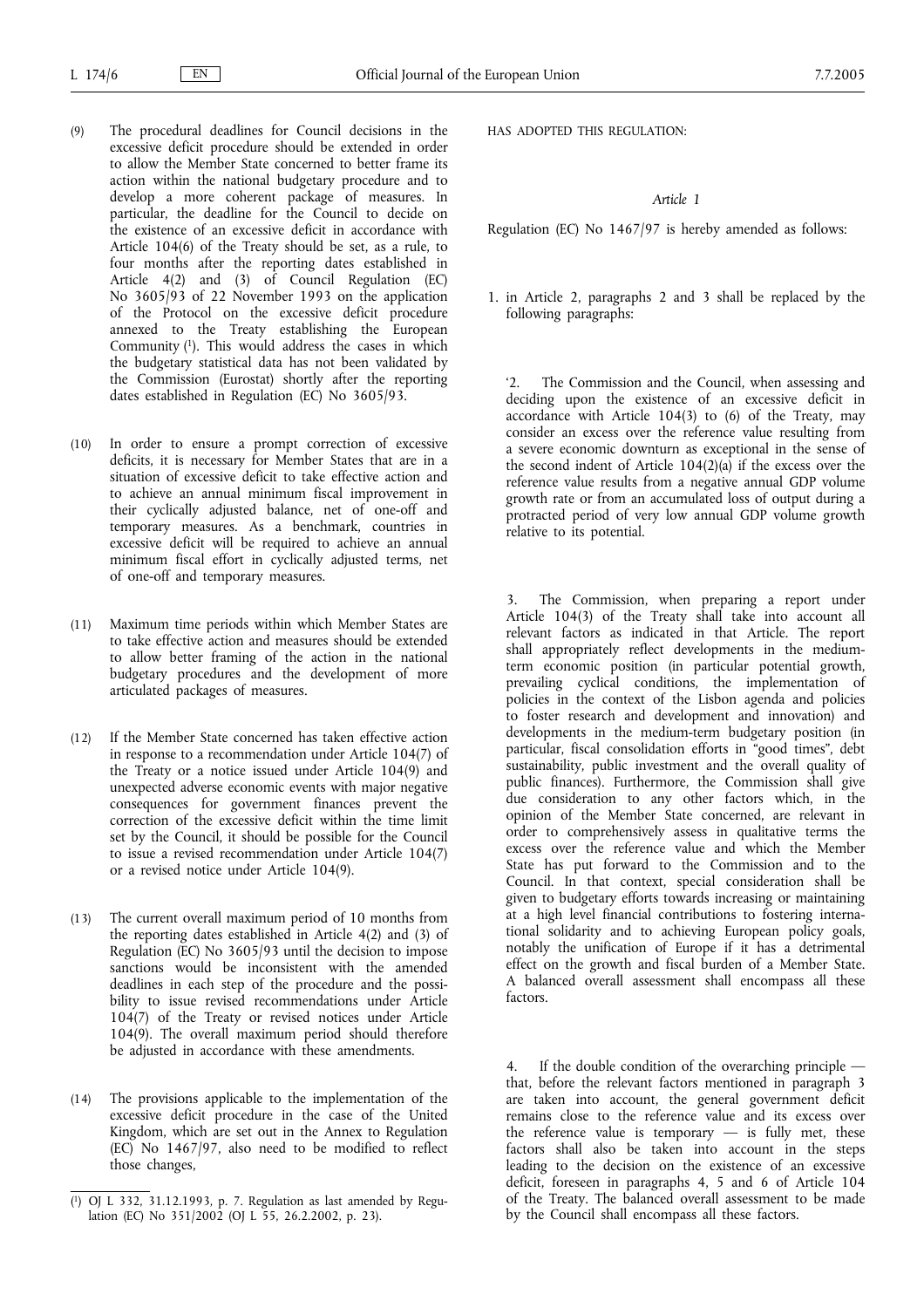The Commission and the Council, in all budgetary assessments in the framework of the excessive deficit procedure, shall give due consideration to the implementation of pension reforms introducing a multi-pillar system that includes a mandatory, fully funded pillar.

6. If the Council has decided, on the basis of Article 104(6) of the Treaty, that an excessive deficit exists in a Member State, the Commission and the Council shall take into account the relevant factors mentioned in paragraph 3 also in the subsequent procedural steps of Article 104, including as specified in Articles  $3(5)$  and  $5(2)$  of this Regulation. However those relevant factors shall not be taken into account for the decision of the Council under Article 104(12) of the Treaty on the abrogation of some or all of its decisions under paragraphs 6 to 9 and 11 of Article 104.

7. In the case of Member States where the deficit exceeds the reference value, while remaining close to it, and where this excess reflects the implementation of a pension reform introducing a multi-pillar system that includes a mandatory, fully funded pillar, the Commission and the Council shall also consider the cost of the reform to the publicly managed pillar when assessing developments in EDP deficit figures. For that purpose, consideration shall be given to the net cost of the reform on a linear degressive basis for a transitory period of five years. This net cost shall be taken into account also for the decision of the Council under Article 104(12) of the Treaty on the abrogation of some or all of its decisions under paragraphs 6 to 9 and 11 of Article 104, if the deficit has declined substantially and continuously and has reached a level that comes close to the reference value.';

- 2. Article 3 is hereby amended as follows:
	- (a) paragraph 3 shall be replaced by the following:

'3. The Council shall decide on the existence of an excessive deficit in accordance with Article 104(6) of the Treaty, as a rule within four months of the reporting dates established in Article 4(2) and (3) of Regulation (EC) No 3605/93. When it decides that an excessive deficit exists, the Council shall at the same time make recommendations to the Member State concerned in accordance with Article 104(7) of the Treaty.';

(b) paragraph 4 shall be replaced by the following paragraphs:

'4. The Council recommendation made in accordance with Article 104(7) of the Treaty shall establish a deadline of six months at most for effective action to be taken by the Member State concerned. The Council recommendation shall also establish a deadline for the correction of the excessive deficit, which should be completed in the year following its identification unless there are special circumstances. In the recommendation, the Council shall request that the Member State achieves a minimum annual improvement of at least 0,5 % of GDP as a benchmark, in its cyclically adjusted balance net of one-off and temporary measures, in order to ensure the correction of the excessive deficit within the deadline set in the recommendation.

5. If effective action has been taken in compliance with a recommendation under Article 104(7) and unexpected adverse economic events with major unfavourable consequences for government finances occur after the adoption of that recommendation, the Council may decide, on a recommendation from the Commission, to adopt a revised recommendation under Article 104(7). The revised recommendation, taking into account the relevant factors mentioned in Article 2(3) of this Regulation, may notably extend the deadline for the correction of the excessive deficit by one year. The Council shall assess the existence of unexpected adverse economic events with major unfavourable consequences for government finances against the economic forecasts in its recommendation.';

3. Article 5 shall be replaced by the following:

#### *'Article 5*

1. Any Council decision to give notice to the participating Member State concerned to take measures for the deficit reduction in accordance with Article 104(9) of the Treaty shall be taken within two months of the Council decision establishing that no effective action has been taken in accordance with Article 104(8). In the notice, the Council shall request that the Member State achieves a minimum annual improvement of at least 0,5 % of GDP as a benchmark, in its cyclically adjusted balance net of one-off and temporary measures, in order to ensure the correction of the excessive deficit within the deadline set in the notice.

2. If effective action has been taken in compliance with a notice under Article 104(9) of the Treaty and unexpected adverse economic events with major unfavourable consequences for government finances occur after the adoption of that notice, the Council may decide, on a recommendation from the Commission, to adopt a revised notice under Article 104(9) of the Treaty. The revised notice, taking into account the relevant factors mentioned in Article 2(3) of this Regulation, may notably extend the deadline for the correction of the excessive deficit by one year. The Council shall assess the existence of unexpected adverse economic events with major unfavourable consequences for government finances against the economic forecasts in its notice.';

4. in Article 6, second sentence, the words 'two months' shall be replaced by the words 'four months';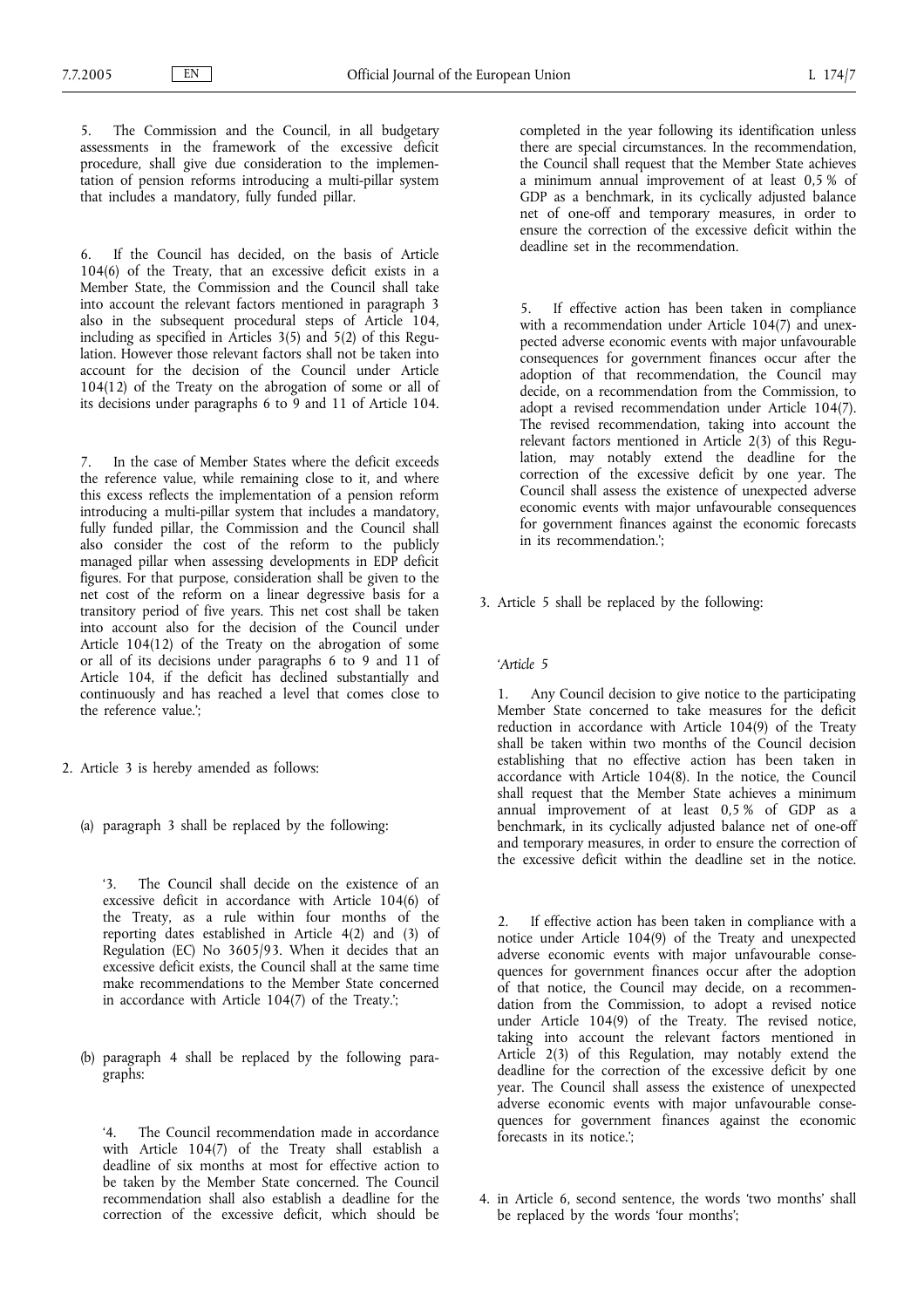5. Article 7 shall be replaced by the following:

## *'Article 7*

If a participating Member State fails to act in compliance with the successive decisions of the Council in accordance with Article 104(7) and (9) of the Treaty, the decision of the Council to impose sanctions, in accordance with Article 104(11), shall be taken as a rule within sixteen months of the reporting dates established in Article 4(2) and (3) of Regulation (EC) No  $3605/93$ . In case Article  $3(5)$  or  $5(2)$ of this Regulation is applied, the sixteen-month deadline is amended accordingly. An expedited procedure shall be used in the case of a deliberately planned deficit which the Council decides is excessive.';

- 6. Article 9 is hereby amended as follows:
	- (a) paragraph 2 shall be replaced by the following:

The period during which the procedure is held in abeyance shall be included neither in the period referred to in Article 6 nor in the period referred to in Article 7 of this Regulation.';

(b) the following paragraph shall be added:

'3. Following the expiry of the period referred to in the first sentence of Article 3(4) and following the expiry of the period referred to in the second sentence of Article 6 of this Regulation, the Commission shall inform the Council if it considers that the measures taken seem sufficient to ensure adequate progress towards the correction of the excessive deficit within the time limits set by the Council, provided that they are fully implemented and that economic developments are in line with forecasts. The Commission statement shall be made public.';

- 7. references to Article 104c, 109e, 109f and 201 of the Treaty shall be replaced throughout the Regulation by references to Articles 104, 116, 117 and 269, respectively. Reference to Article D of the Treaty on European Union is replaced by reference to Article 4;
- 8. the Annex to Regulation (EC) No 1467/97 shall be replaced by the Annex to this Regulation.

#### *Article 2*

This Regulation shall enter into force on the 20th day following that of its publication in the *Official Journal of the European Union*.

This Regulation shall be binding in its entirety and directly applicable in all Member States.

Done at Luxembourg, 27 June 2005.

*For the Council The President* J.-C. JUNCKER